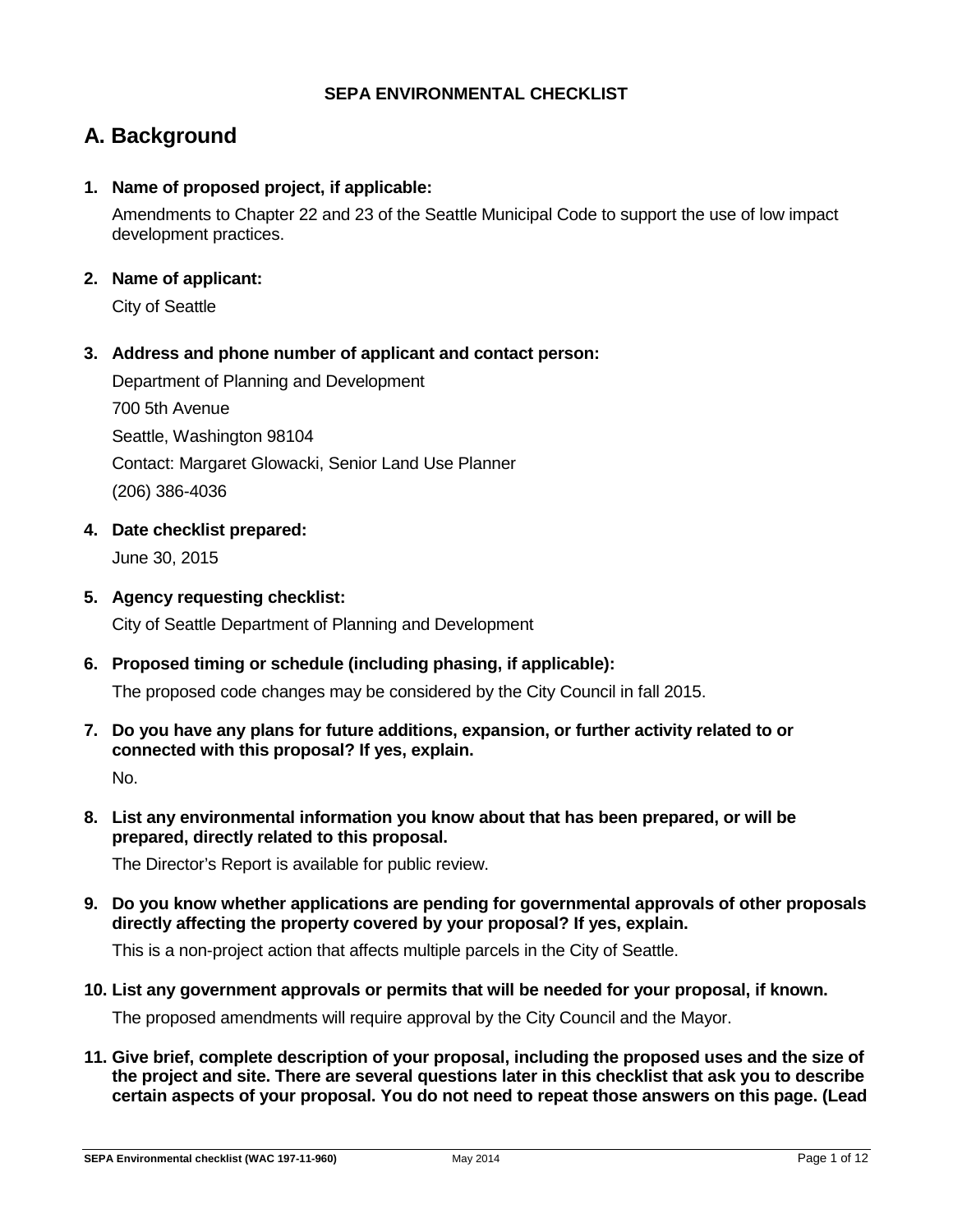#### **agencies may modify this form to include additional specific information on project description.)**

As part of the City of Seattle's current Stormwater Code update cycle, Washington Department of Ecology (ECY) requires the City to update all "development-related codes, rules, standards, or other enforceable documents" to support the use of low impact development. The Office of Sustainability and the Environment is coordinating the process, with several departments reviewing their respective codes to remove impediments to LID.

### **ECY permit language**

b. Low impact development code-related requirements:

i. No later than June 30, 2015, or by an alternative date if established in accordance with S5.C.5.a.iii, Permittees shall review, revise, and make effective their local development-related codes, rules, standards, or other enforceable documents to incorporate and require Low Impact Development (LID) Principles and LID Best Management Practices (BMPs).

**12. Location of the proposal. Give sufficient information for a person to understand the precise location of your proposed project, including a street address, if any, and section, township, and range, if known. If a proposal would occur over a range of area, provide the range or boundaries of the site(s). Provide a legal description, site plan, vicinity map, and topographic map, if reasonably available. While you should submit any plans required by the agency, you are not required to duplicate maps or detailed plans submitted with any permit applications related to this checklist.**

This is a non-project action that affects multiple parcels in the City of Seattle.

## **B. Environmental Elements**

- **1. Earth**
- a. **General description of the site:**

Not applicable. This is a non-project action that affects multiple parcels in the City of Seattle with a variety of characteristics.

b. **What is the steepest slope on the site (approximate percent slope)?**

Not applicable. This is a non-project action that affects multiple parcels in the City of Seattle.

c. **What general types of soils are found on the site (for example, clay, sand, gravel, peat, muck)? If you know the classification of agricultural soils, specify them and note any agricultural land of long-term commercial significance and whether the proposal results in removing any of these soils.**

Not applicable. This is a non-project action that affects multiple parcels in the City of Seattle.

d. **Are there surface indications or history of unstable soils in the immediate vicinity? If so, describe.**

Not applicable. This is a non-project action that affects multiple parcels in the City of Seattle.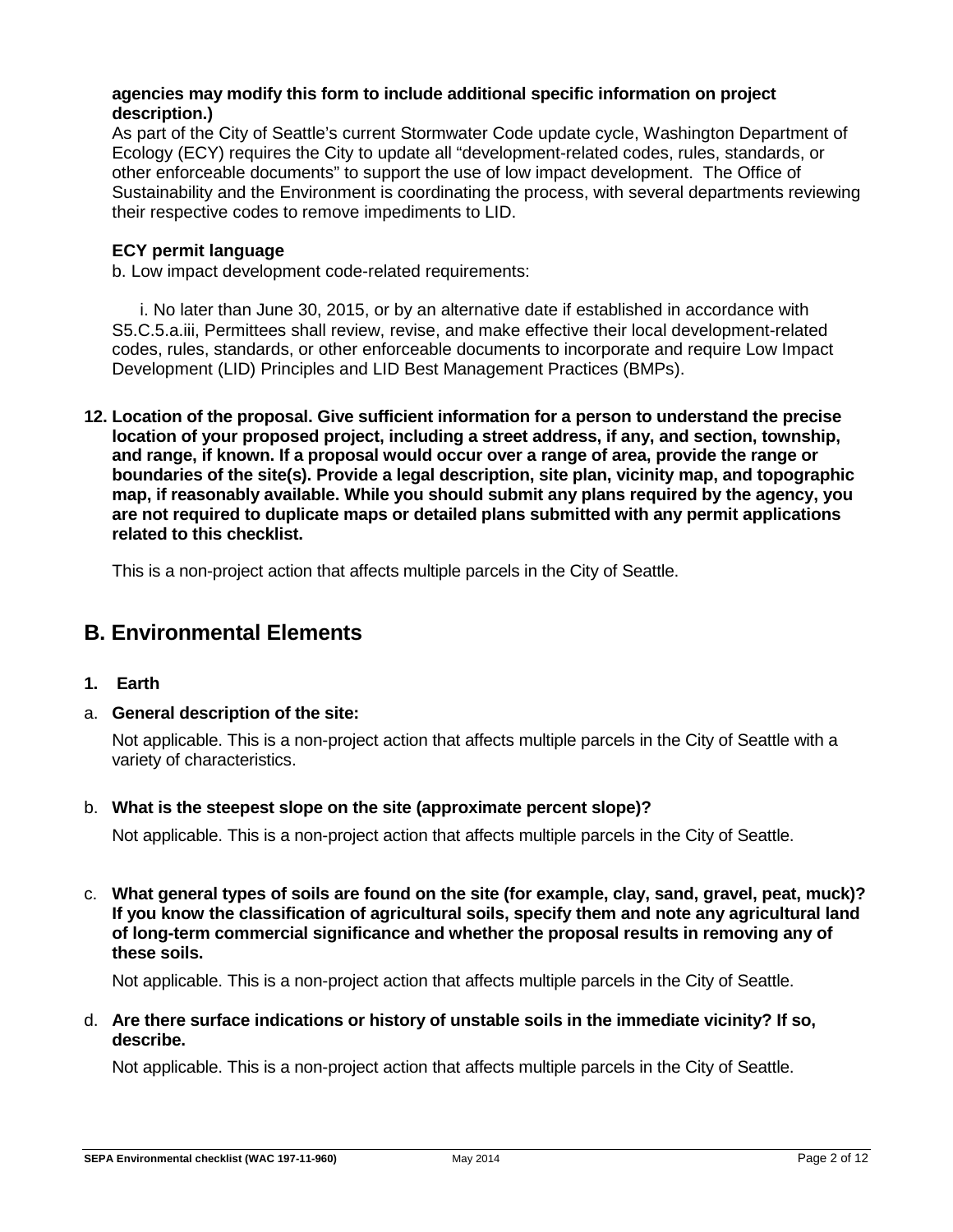e. **Describe the purpose, type, total area, and approximate quantities and total affected area of any filling, excavation, and grading proposed. Indicate source of fill.**

Not applicable. This is a non-project action that affects multiple parcels in the City of Seattle.

- f. **Could erosion occur as a result of clearing, construction, or use? If so, generally describe.** Not applicable. This is a non-project action that affects multiple parcels in the City of Seattle.
- g. **About what percent of the site will be covered with impervious surfaces after project construction (for example, asphalt or buildings)?**

Not applicable. This is a non-project action that affects multiple parcels in the City of Seattle.

- h. **Proposed measures to reduce or control erosion, or other impacts to the earth, if any:** Not applicable. This is a non-project action that affects multiple parcels in the City of Seattle.
- **2. Air**
- a. **What types of emissions to the air would result from the proposal during construction, operation, and maintenance when the project is completed? If any, generally describe and give approximate quantities if known.**

Not applicable. This is a non-project action that affects multiple parcels in the City of Seattle.

b. **Are there any off-site sources of emissions or odor that may affect your proposal? If so, generally describe.**

Not applicable. This is a non-project action that affects multiple parcels in the City of Seattle.

c. **Proposed measures to reduce or control emissions or other impacts to air, if any:**

Not applicable. This is a non-project action that affects multiple parcels in the City of Seattle.

- **3. Water**
- a. **Surface Water:**
	- 1) Is there any surface water body on or in the immediate vicinity of the site (including year-round and seasonal streams, saltwater, lakes, ponds, wetlands)? If yes, describe type and provide names. If appropriate, state what stream or river it flows into.

Not applicable. This is a non-project action that affects multiple parcels throughout the city. There are surface water bodies on or near some parcels.

2) Will the project require any work over, in, or adjacent to (within 200 feet) the described waters? If yes, please describe and attach available plans.

Not applicable. This is a non-project action that does not require work over, in, or adjacent to surface water bodies.

3) Estimate the amount of fill and dredge material that would be placed in or removed from surface water or wetlands and indicate the area of the site that would be affected. Indicate the source of fill material.

Not applicable. The proposal is a non-project action that does not include fill or dredge material.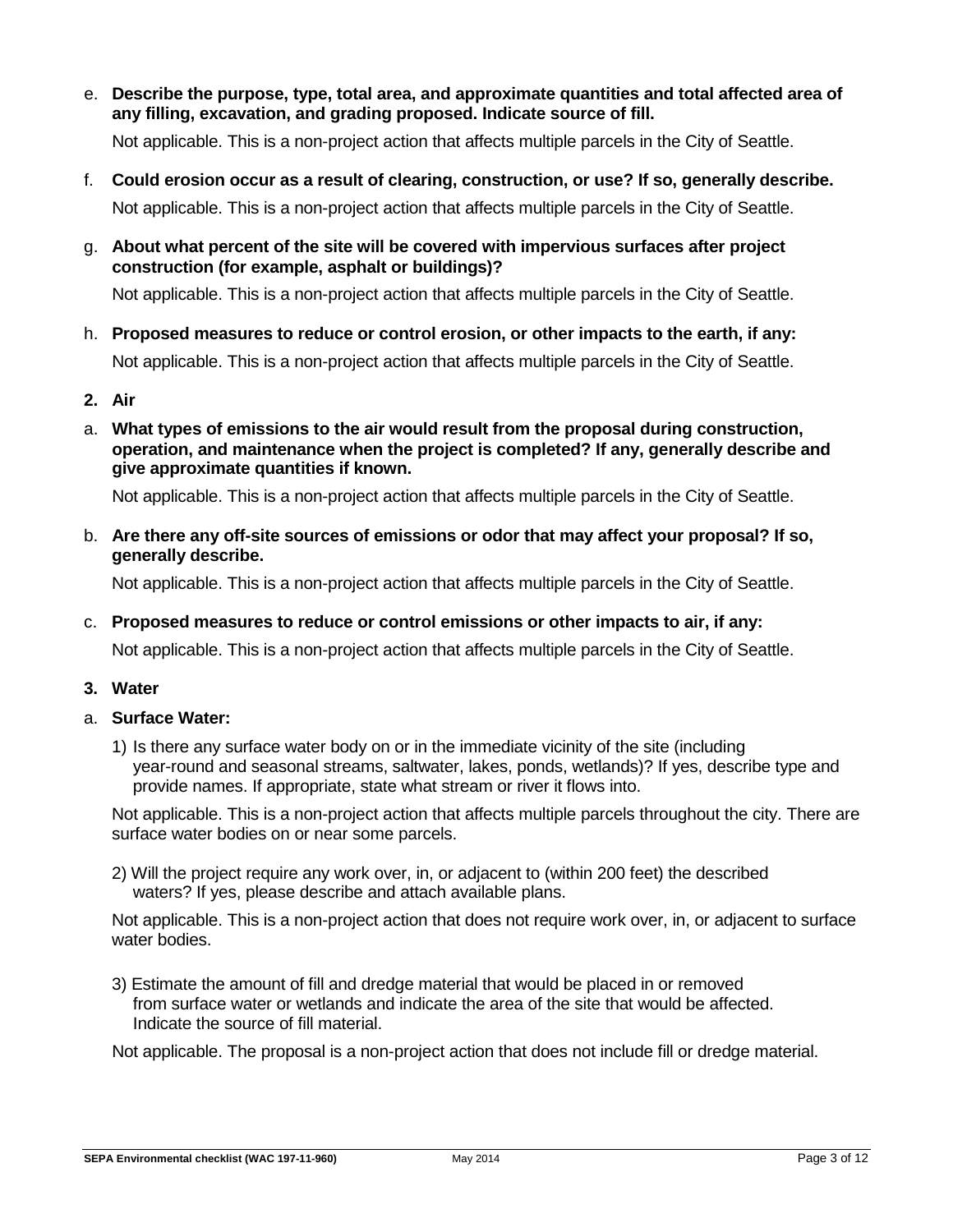4) Will the proposal require surface water withdrawals or diversions? Give general description, purpose, and approximate quantities if known.

No.

5) Does the proposal lie within a 100-year floodplain? If so, note location on the site plan.

Not applicable. This is a non-project action that affects multiple parcels throughout the city. There may be some parcels that lie within a 100-year floodplain.

6) Does the proposal involve any discharges of waste materials to surface waters? If so, describe the type of waste and anticipated volume of discharge.

Not applicable. The proposal is a non-project action affecting multiple parcels in the City of Seattle.

#### b. **Ground Water:**

1) Will groundwater be withdrawn from a well for drinking water or other purposes? If so, give a general description of the well, proposed uses and approximate quantities withdrawn from the well. Will water be discharged to groundwater? Give general description, purpose, and approximate quantities if known.

Not applicable. The proposal is a non-project action affecting multiple parcels in the City of Seattle.

2) Describe waste material that will be discharged into the ground from septic tanks or other sources, if any (for example: Domestic sewage; industrial, containing the following chemicals. . . ; agricultural; etc.). Describe the general size of the system, the number of such systems, the number of houses to be served (if applicable), or the number of animals or humans the system(s) are expected to serve.

Not applicable. The proposal is a non-project action affecting multiple parcels in the City of Seattle.

#### c. **Water runoff (including stormwater):**

1) Describe the source of runoff (including storm water) and method of collection and disposal, if any (include quantities, if known). Where will this water flow? Will this water flow into other waters? If so, describe.

Not applicable. The proposal is a non-project action affecting multiple parcels in the City of Seattle. However, the regulations support the use of low impact development to reduce stormwater runoff.

2) Could waste materials enter ground or surface waters? If so, generally describe.

Not applicable. The proposal is a non-project action affecting multiple parcels in the City of Seattle.

3) Does the proposal alter or otherwise affect drainage patterns in the vicinity of the site? If so, describe.

Not applicable. The proposal is a non-project action affecting multiple parcels in the City of Seattle.

#### d. **Proposed measures to reduce or control surface, ground, and runoff water, and drainage pattern impacts, if any:**

Not applicable. The proposal is a non-project action affecting multiple parcels in the City of Seattle. However, the regulations support the use of low impact development to reduce stormwater runoff.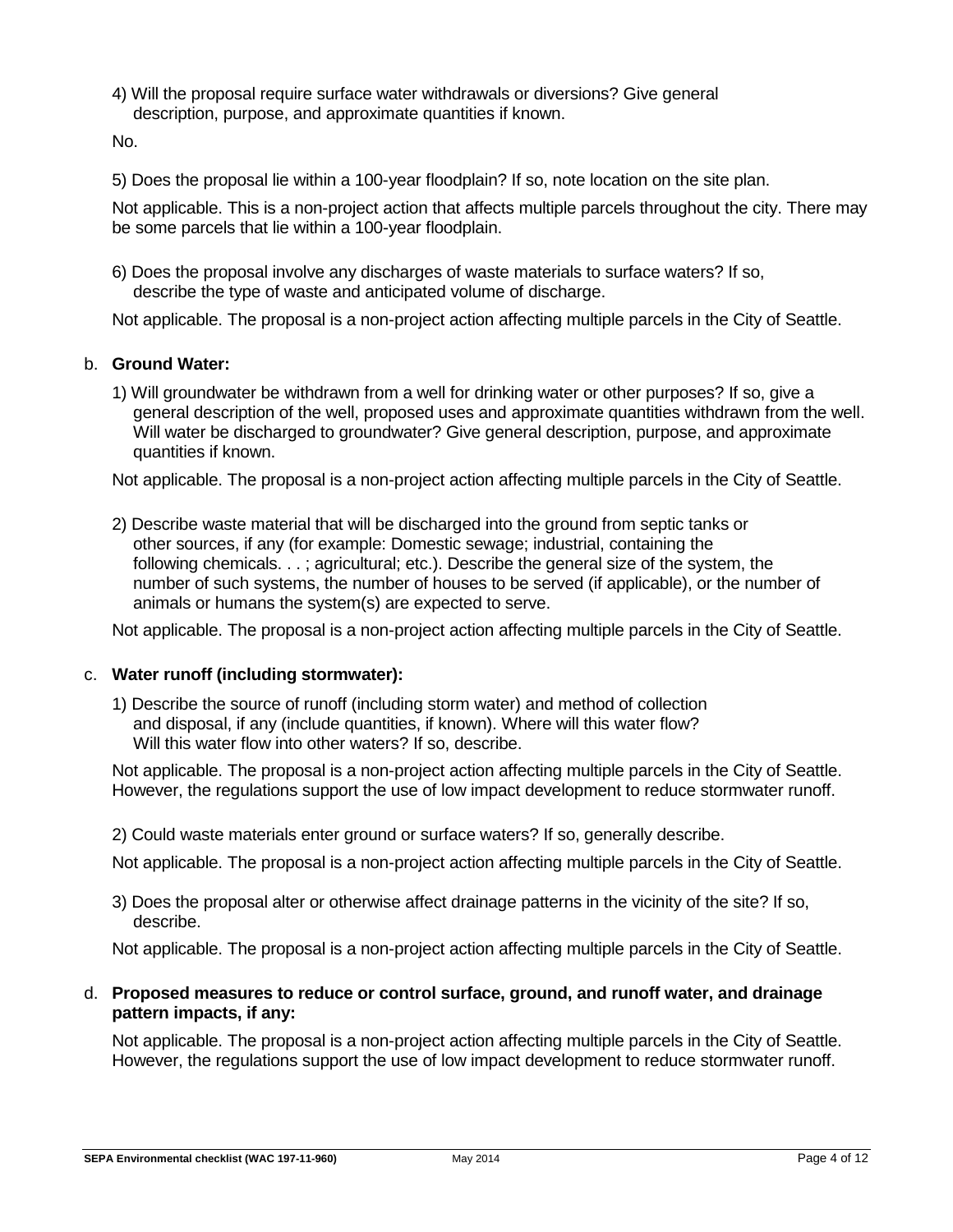## **4. Plants**

## a. **Check the types of vegetation found on the site:**

- deciduous tree: alder, maple, aspen, other
- evergreen tree: fir, cedar, pine, other
- \_\_\_\_shrubs
- \_\_\_\_grass
- \_\_\_\_pasture
- \_\_\_\_crop or grain
- \_\_\_\_orchards, vineyards or other permanent crops.
- \_\_\_\_wet soil plants: cattail, buttercup, bullrush, skunk cabbage, other
- water plants: water lily, eelgrass, milfoil, other
- \_\_\_\_other types of vegetation

Not applicable. A variety of vegetation can be found throughout Seattle.

b. **What kind and amount of vegetation will be removed or altered?**

Not applicable. The proposal is a non-project action affecting multiple parcels in the Seattle.

c. **List threatened and endangered species known to be on or near the site.**

None known and this is a non-project action affecting multiple parcels throughout Seattle.

d. **Proposed landscaping, use of native plants, or other measures to preserve or enhance vegetation on the site, if any:**

Not applicable. The proposal is a non-project action affecting multiple parcels in the City of Seattle.

e. **List all noxious weeds and invasive species known to be on or near the site.**

Not applicable. The proposal is a non-project action affecting multiple parcels in the City of Seattle.

- **5. Animals**
- a. **List any birds and other animals which have been observed on or near the site or are known to be on or near the site.**

As a non-project action, this question is not applicable. A variety of birds and animals can be found throughout Seattle.

b. **List any threatened and endangered species known to be on or near the site.**

Not applicable. The proposal is a non-project action affecting multiple parcels throughout the City. However, Chinook salmon a species listed as threatened under the Endangered Species Act is found within Seattle.

c. **Is the site part of a migration route? If so, explain.**

This is a non-project action affecting multiple parcels throughout Seattle. Migration routes for certain anadromous fish and species of birds exist within the city.

d. **Proposed measures to preserve or enhance wildlife, if any:** 

Not applicable. The proposal is a non-project action affecting multiple parcels throughout the City.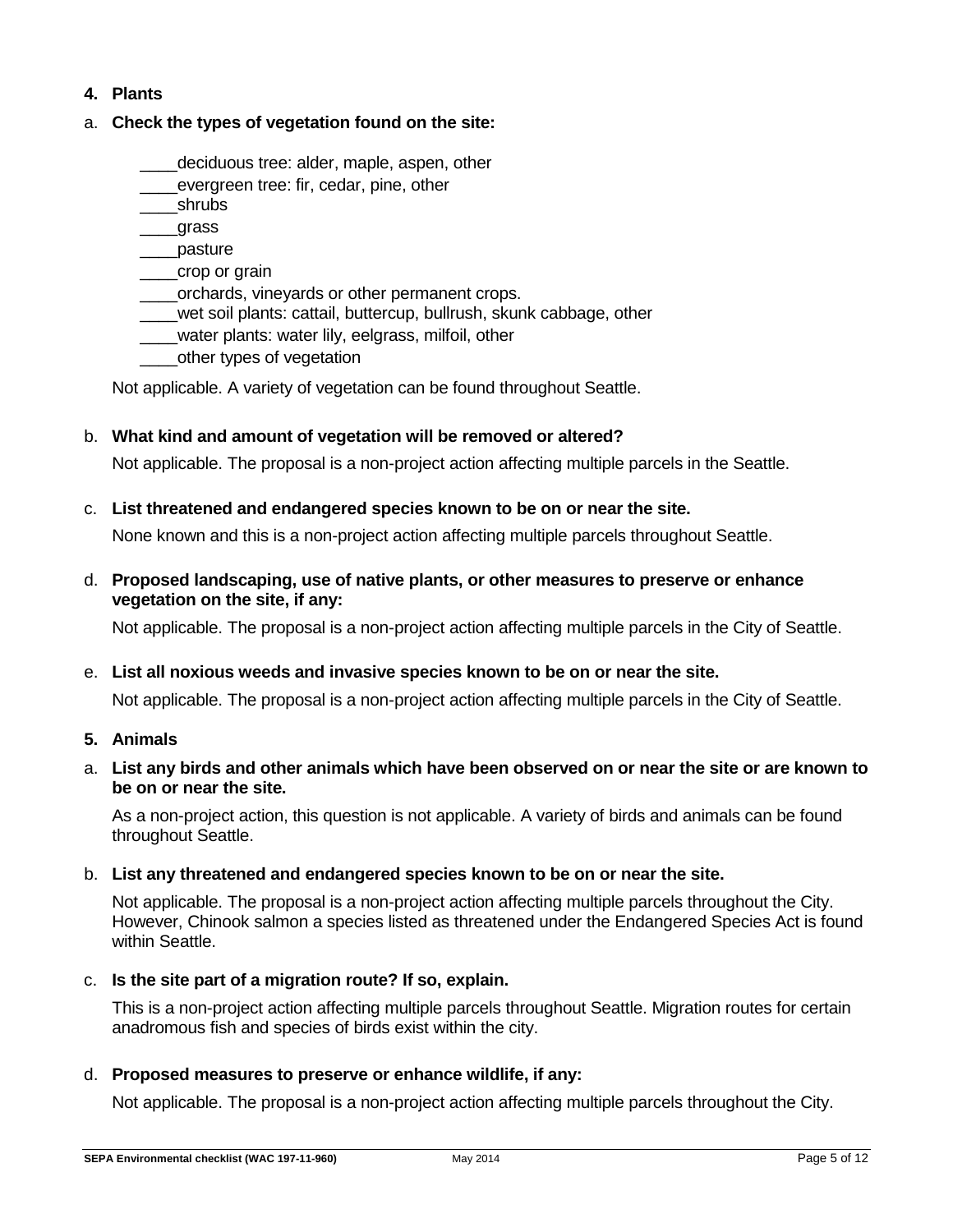e. **List any invasive animal species known to be on or near the site.**

Not applicable. This is a non-project action affecting multiple parcels throughout Seattle.

- **6. Energy and Natural Resources**
- a. **What kinds of energy (electric, natural gas, oil, wood stove, solar) will be used to meet the completed project's energy needs? Describe whether it will be used for heating, manufacturing, etc.**

Not applicable. This is a non-project action affecting multiple parcels throughout Seattle. The proposed regulations do not address energy or natural resources.

b. **Would your project affect the potential use of solar energy by adjacent properties? If so, generally describe.**

No.

c. **What kinds of energy conservation features are included in the plans of this proposal? List other proposed measures to reduce or control energy impacts, if any:**

Not applicable. This is a non-project action affecting multiple parcels throughout Seattle.

- **7. Environmental Health**
- a. **Are there any environmental health hazards, including exposure to toxic chemicals, risk of fire and explosion, spill, or hazardous waste, that could occur as a result of this proposal? If so, describe.**

Not applicable. This is a non-project action affecting multiple parcels throughout Seattle.

- 1) Describe any known or possible contamination at the site from present or past uses. Not applicable.
- 2) Describe existing hazardous chemicals/conditions that might affect project development and design. This includes underground hazardous liquid and gas transmission pipelines located within the project area and in the vicinity.

Not applicable. This proposal is a non-project action affecting multiple parcels in Seattle.

- 3) Describe any toxic or hazardous chemicals that might be stored, used, or produced during the project's development or construction, or at any time during the operating life of the project. Not applicable. This proposal is a non-project action affecting multiple parcels in Seattle.
- 4) Describe special emergency services that might be required.

Not applicable. This proposal is a non-project action affecting multiple parcels in Seattle.

5) Proposed measures to reduce or control environmental health hazards, if any:

Not applicable. This proposal is a non-project action affecting multiple parcels in Seattle.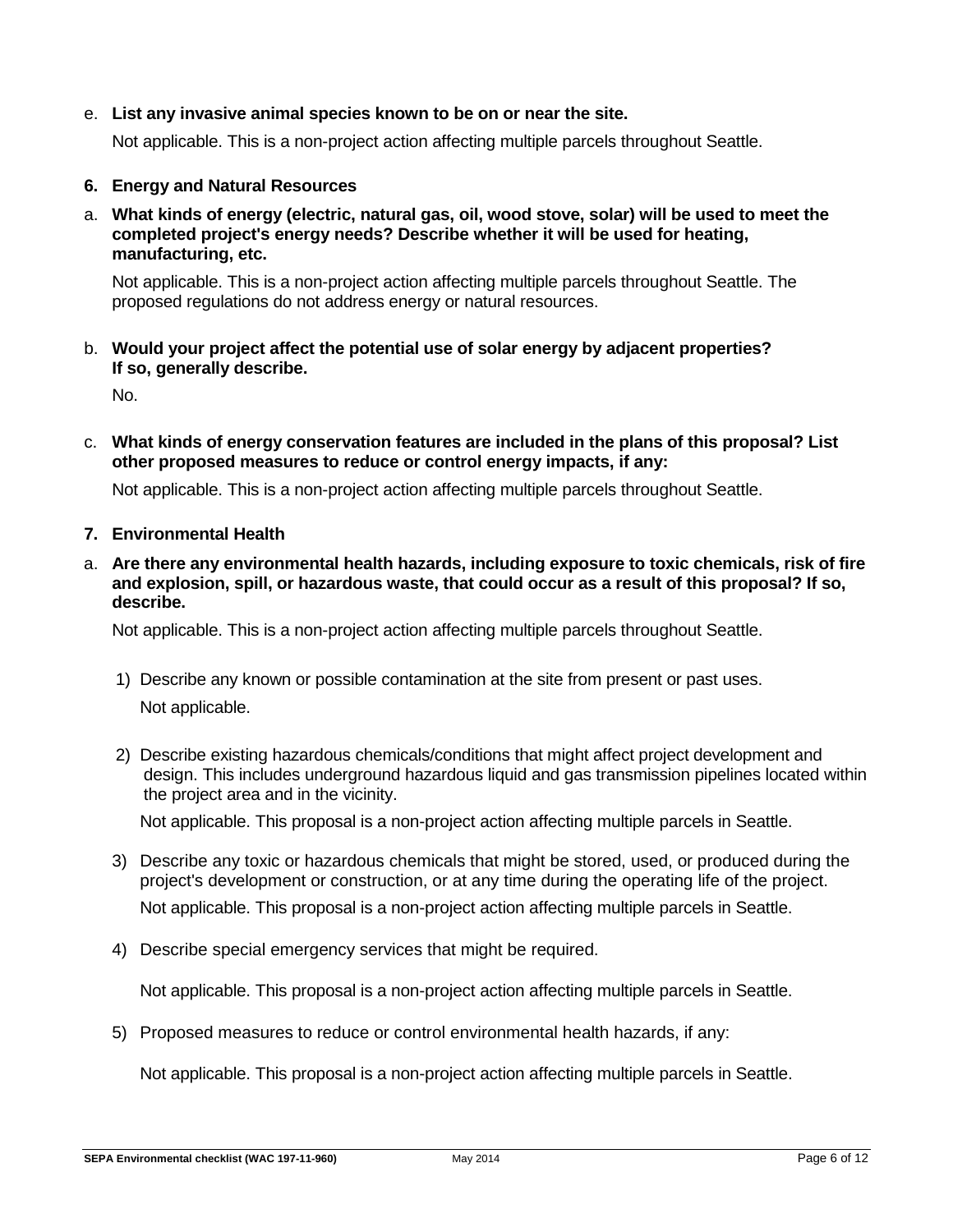- b. **Noise**
	- 1) What types of noise exist in the area which may affect your project (for example: traffic, equipment, operation, other)?

Not applicable. This proposal is a non-project action affecting multiple parcels in Seattle.

2) What types and levels of noise would be created by or associated with the project on a short-term or a long-term basis (for example: traffic, construction, operation, other)? Indicate what hours noise would come from the site.

Not applicable. This proposal is a non-project action affecting multiple parcels in Seattle.

3) Proposed measures to reduce or control noise impacts, if any: Not applicable.

#### **8. Land and Shoreline Use**

a. **What is the current use of the site and adjacent properties? Will the proposal affect current land uses on nearby or adjacent properties? If so, describe.**

Not applicable. This proposal is a non-project action affecting multiple parcels in Seattle.

b. **Has the project site been used as working farmlands or working forest lands? If so, describe. How much agricultural or forest land of long-term commercial significance will be converted to other uses as a result of the proposal, if any? If resource lands have not been designated, how many acres in farmland or forest land tax status will be converted to nonfarm or nonforest use?**

Agriculture was a historic use of some parcels with the City of Seattle.

1) Will the proposal affect or be affected by surrounding working farm or forest land normal business operations, such as oversize equipment access, the application of pesticides, tilling, and harvesting? If so, how:

No.

## c. **Describe any structures on the site.**

Not applicable. This proposal is a non-project action affecting multiple parcels in Seattle.

#### d. **Will any structures be demolished? If so, what?**

Not applicable. This proposal is a non-project action affecting multiple parcels in Seattle.

## e. **What is the current zoning classification of the site?**

The sites affected by this non-project action include many different zones, including Single family residential, Multifamily residential, and Commercial.

#### f. **What is the current comprehensive plan designation of the site?**

Not applicable. The proposed amendments affect parcels throughout the City of Seattle.

## g. **If applicable, what is the current shoreline master program designation of the site?**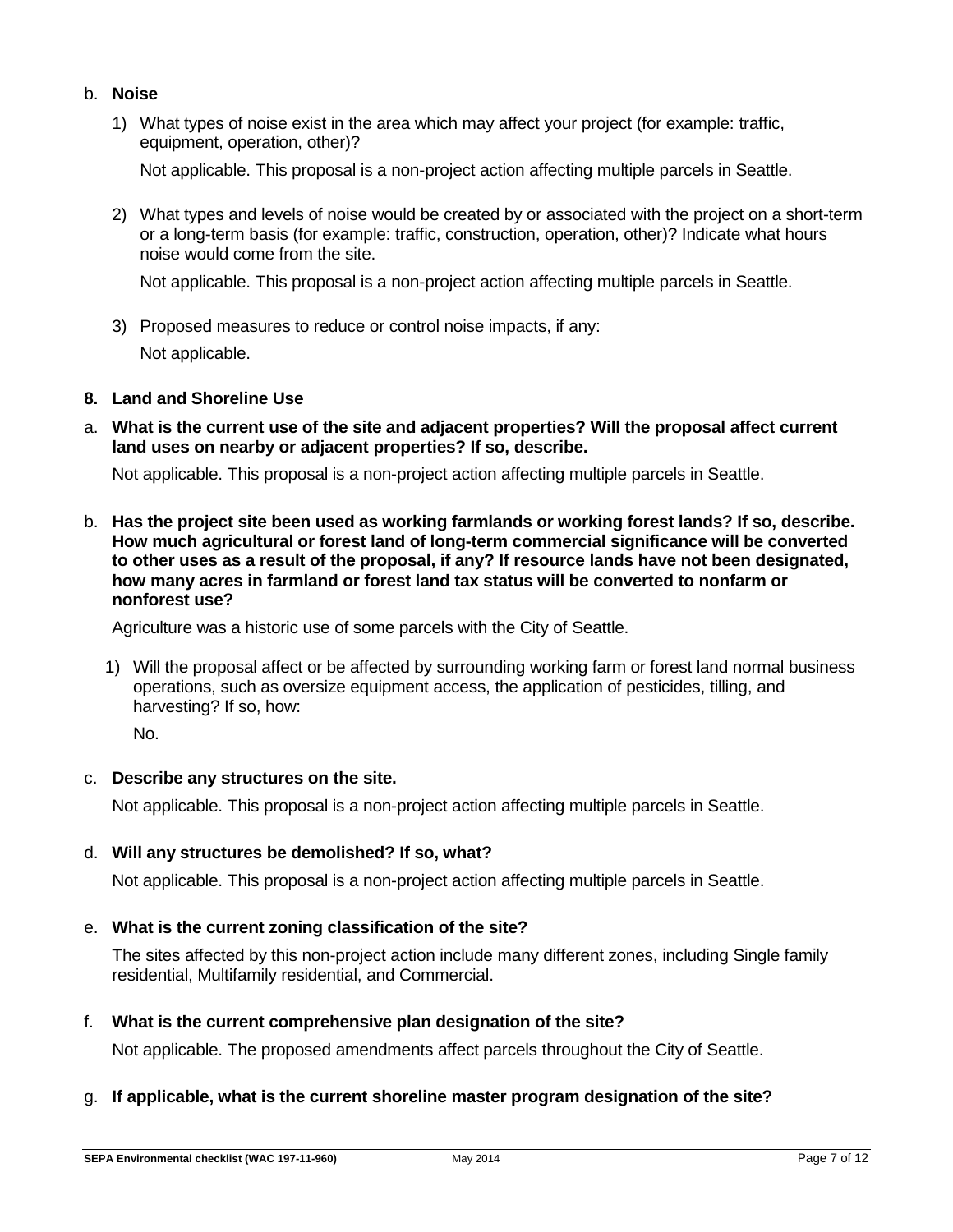Not applicable. This proposal is a non-project action affecting multiple parcels in Seattle with different shoreline designations.

h. **Has any part of the site been classified as a critical area by the city or county? If so, specify.**

This non-project action will affect all currently designated environmentally critical areas within the City of Seattle.

i. **Approximately how many people would reside or work in the completed project?**

Not applicable. This proposal is a non-project action affecting multiple parcels in Seattle.

j. **Approximately how many people would the completed project displace?**

Not applicable. This proposal is a non-project action affecting multiple parcels in Seattle.

k. **Proposed measures to avoid or reduce displacement impacts, if any:**

Not applicable. This proposal is a non-project action affecting multiple parcels in Seattle.

l. **Proposed measures to ensure the proposal is compatible with existing and projected land uses and plans, if any:**

Not applicable. See the Director's Report and Ordinance regarding the specifics of the proposal that demonstrate that the proposal does not affect uses or specific existing and projected plans.

m. **Proposed measures to ensure the proposal is compatible with nearby agricultural and forest lands of long-term commercial significance, if any:**

Not applicable. This proposal is a non-project action affecting multiple parcels throughout the City of Seattle.

- **9. Housing**
- a. **Approximately how many units would be provided, if any? Indicate whether high, middle, or low-income housing.**

Not applicable.

b. **Approximately how many units, if any, would be eliminated? Indicate whether high, middle, or low-income housing.**

Not applicable.

c. **Proposed measures to reduce or control housing impacts, if any:**

Not applicable.

## **10. Aesthetics**

a. **What is the tallest height of any proposed structure(s), not including antennas; what is the principal exterior building material(s) proposed?**

Not applicable. This is a non-project action; no structures are proposed.

b. **What views in the immediate vicinity would be altered or obstructed?**

Not applicable. This is a non-project action; no structures are proposed.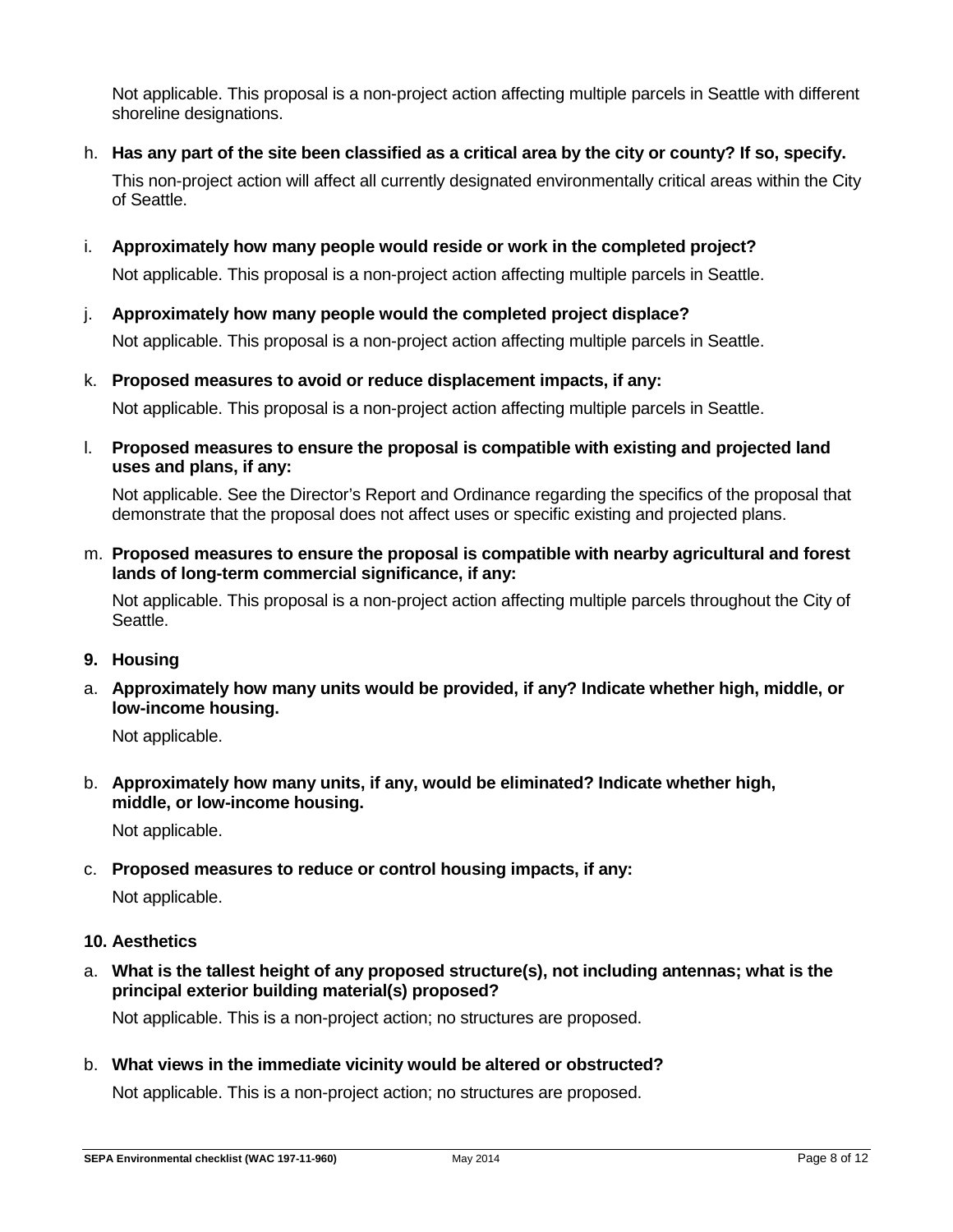## c. **Proposed measures to reduce or control aesthetic impacts, if any:**

Not applicable. This is a non-project action; no structures are proposed.

- **11. Light and Glare**
- a. **What type of light or glare will the proposal produce? What time of day would it mainly occur?** Not applicable.
- b. **Could light or glare from the finished project be a safety hazard or interfere with views?** Not applicable.
- c. **What existing off-site sources of light or glare may affect your proposal?** Not applicable.
- d. **Proposed measures to reduce or control light and glare impacts, if any:**

Not applicable.

- **12. Recreation**
- a. **What designated and informal recreational opportunities are in the immediate vicinity?** Not applicable. The proposed regulations may affect parcels or portions of parcels in parks. Any specific impacts will be evaluated on a project-by-project basis.
- b. **Would the proposed project displace any existing recreational uses? If so, describe.** See answer to 12a.
- c. **Proposed measures to reduce or control impacts on recreation, including recreation opportunities to be provided by the project or applicant, if any:**

None. The proposed regulations may affect parcels or portions of parcels in. Any specific impacts will be evaluated on a project-by-project basis.

#### **13. Historic and cultural preservation**

a. **Are there any buildings, structures, or sites, located on or near the site that are over 45 years old listed in or eligible for listing in national, state, or local preservation registers located on or near the site? If so, specifically describe.**

Not applicable. Any specific impacts to buildings, structures, or sites that are listed or eligible for listing in national, state, or local preservation registers will be identified on a project-by-project basis.

b. **Are there any landmarks, features, or other evidence of Indian or historic use or occupation? This may include human burials or old cemeteries. Are there any material evidence, artifacts, or areas of cultural importance on or near the site? Please list any professional studies conducted at the site to identify such resources.**

Not applicable. This is a non-project action affecting parcels throughout Seattle. See answer 13a.

c. **Describe the methods used to assess the potential impacts to cultural and historic resources on or near the project site. Examples include consultation with tribes and the department of archeology and historic preservation, archaeological surveys, historic maps, GIS data, etc.**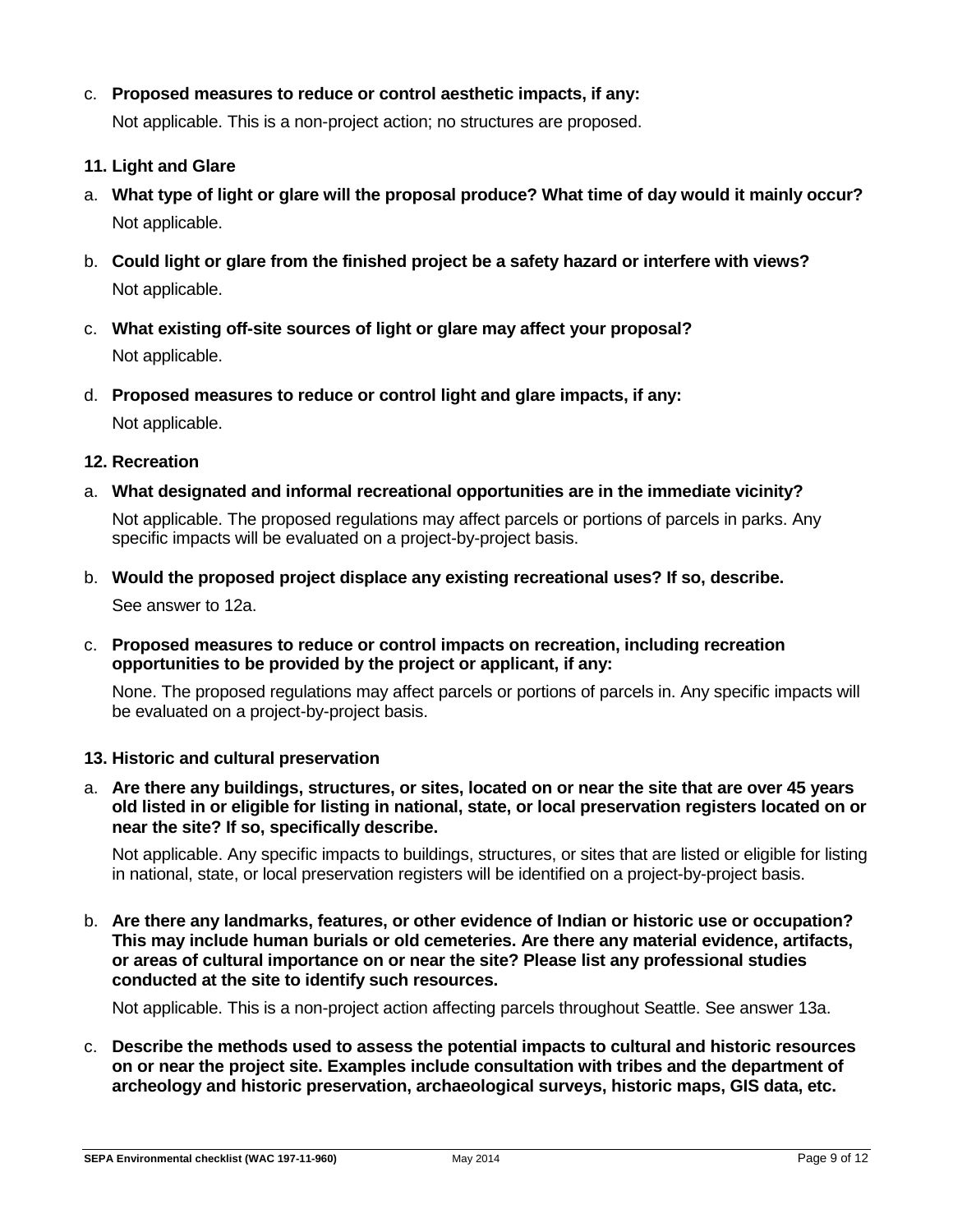None. Any specific impacts to cultural and historic resources will be identified on a project-by-project basis.

d. **Proposed measures to avoid, minimize, or compensate for loss, changes to, and disturbance to resources. Please include plans for the above and any permits that may be required.**

Not Applicable, see answers to 13a, b and c.

- **14. Transportation**
- a. **Identify public streets and highways serving the site or affected geographic area and describe proposed access to the existing street system. Show on site plans, if any.**

Not applicable. This is a non-project action affecting multiple parcels throughout the City

b. **Is the site or affected geographic area currently served by public transit? If so, generally describe. If not, what is the approximate distance to the nearest transit stop?**

Not applicable. This proposal is a non-project action affecting multiple parcels in Seattle.

c. **How many additional parking spaces would the completed project or non-project proposal have? How many would the project or proposal eliminate?**

None.

d. **Will the proposal require any new or improvements to existing roads, streets, pedestrian, bicycle or state transportation facilities, not including driveways? If so, generally describe (indicate whether public or private).**

No.

e. **Will the project or proposal use (or occu[r in the immediate vicinity of\) water, rail, or air](http://www.ecy.wa.gov/programs/sea/sepa/ChecklistGuidance.html%23Transportation)  transportation? If so, generally describe.**

Not applicable. However, some of the parcels that will be affected by the proposed regulations are in the immediate vicinity of water or rail transportation.

f. **How many vehicular trips per day would be generated by the completed project or proposal? If known, indicate when peak volumes would occur and what percentage of the volume would be trucks (such as commercial and nonpassenger vehicles). What data or transportation models were used to make these estimates?**

None.

g. **Will the proposal interfere with, affect, or be affected by the movement of agricultural and forest products on roads or streets in the area? If so, generally describe.**

No.

- h. **Proposed measures to reduce or control transportation impacts, if any:** Not applicable.
- **15. Public Services**
- a. **Would the project result in an increased need for public services (for example: fire protection, police protection, public transit, health care, schools, other)? If so, generally describe.**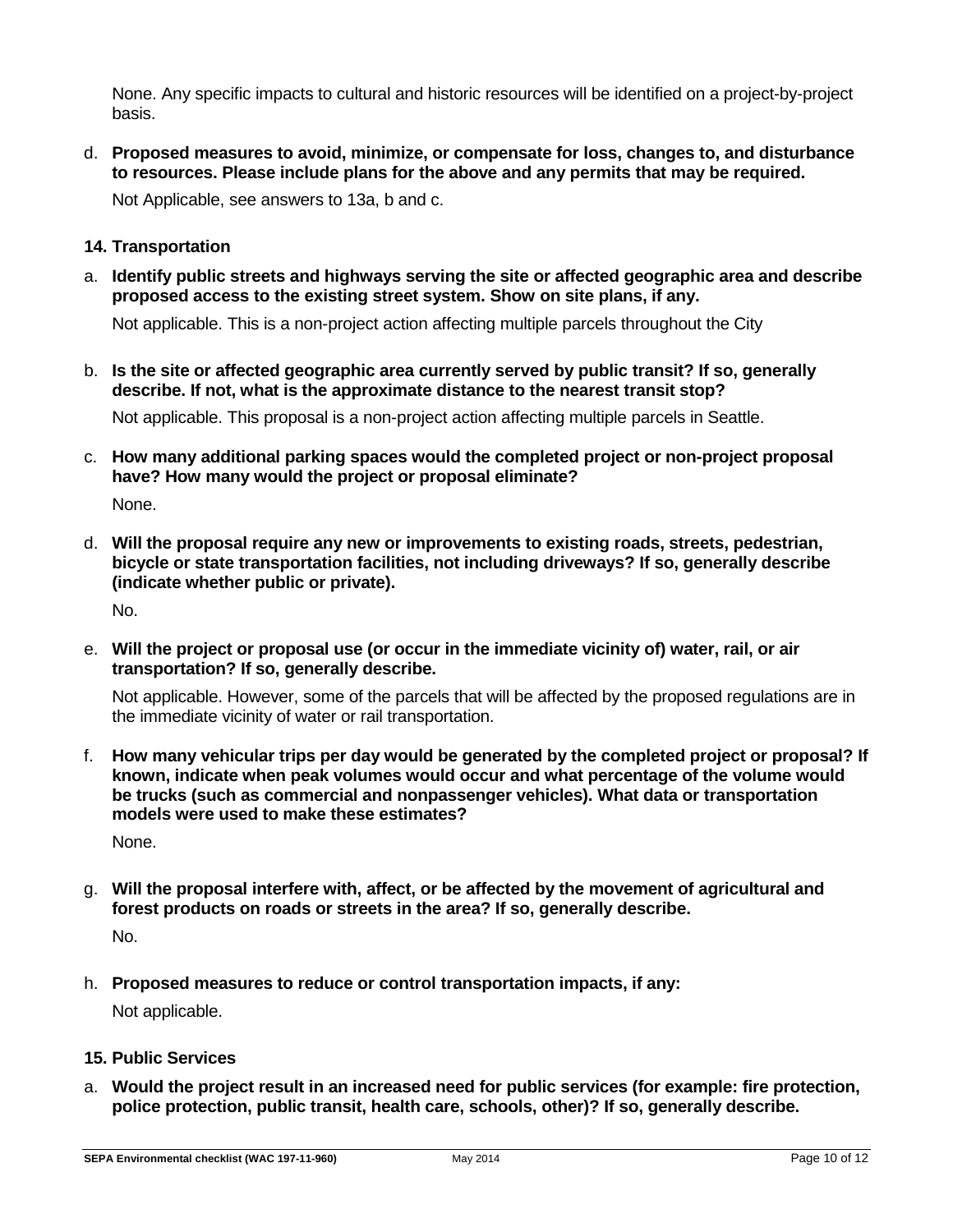No.

b. **Proposed measures to reduce or control direct impacts on public services, if any.** Not applicable.

## **16. Utilities**

a. **Circle utilities currently available at the site:** 

Not applicable. This proposal is a non-project action affecting multiple parcels in Seattle.

b. **Describe the utilities that are proposed for the project, the utility providing the service, and the general construction activities on the site or in the immediate vicinity which might be needed.** None.

# **C. Signature**

The above answers are true and complete to the best of my knowledge. I understand that the lead agency is relying on them to make its decision.

## Signature:

Margaret Glowacki Senior Land Use Planner City of Seattle Department of Planning and Development

Date Submitted: 06/30/2015

## **D. Supplemental sheet for nonproject actions**

Because these questions are very general, it may be helpful to read them in conjunction with the list of the elements of the environment.

When answering these questions, be aware of the extent the proposal, or the types of activities likely to result from the proposal, would affect the item at a greater intensity or at a faster rate than if the proposal were not implemented. Respond briefly and in general terms.

**1. How would the proposal be likely to increase discharge to water; emissions to air; production, storage, or release of toxic or hazardous substances; or production of noise?**

The intent of the proposal is to help reduce stormwater runoff and to have no impact on air emissions, the production, storage or release of toxic or hazardous substances or noise.

**Proposed measures to avoid or reduce such increases:** None proposed.

## **2. How would the proposal be likely to affect plants, animals, fish, or marine life?**

The intent of the proposal is to help decrease the amount of stormwater runoff; therefore, may improve the water quality of streams, rivers, lakes and the Puget Sound and positively impact fish and